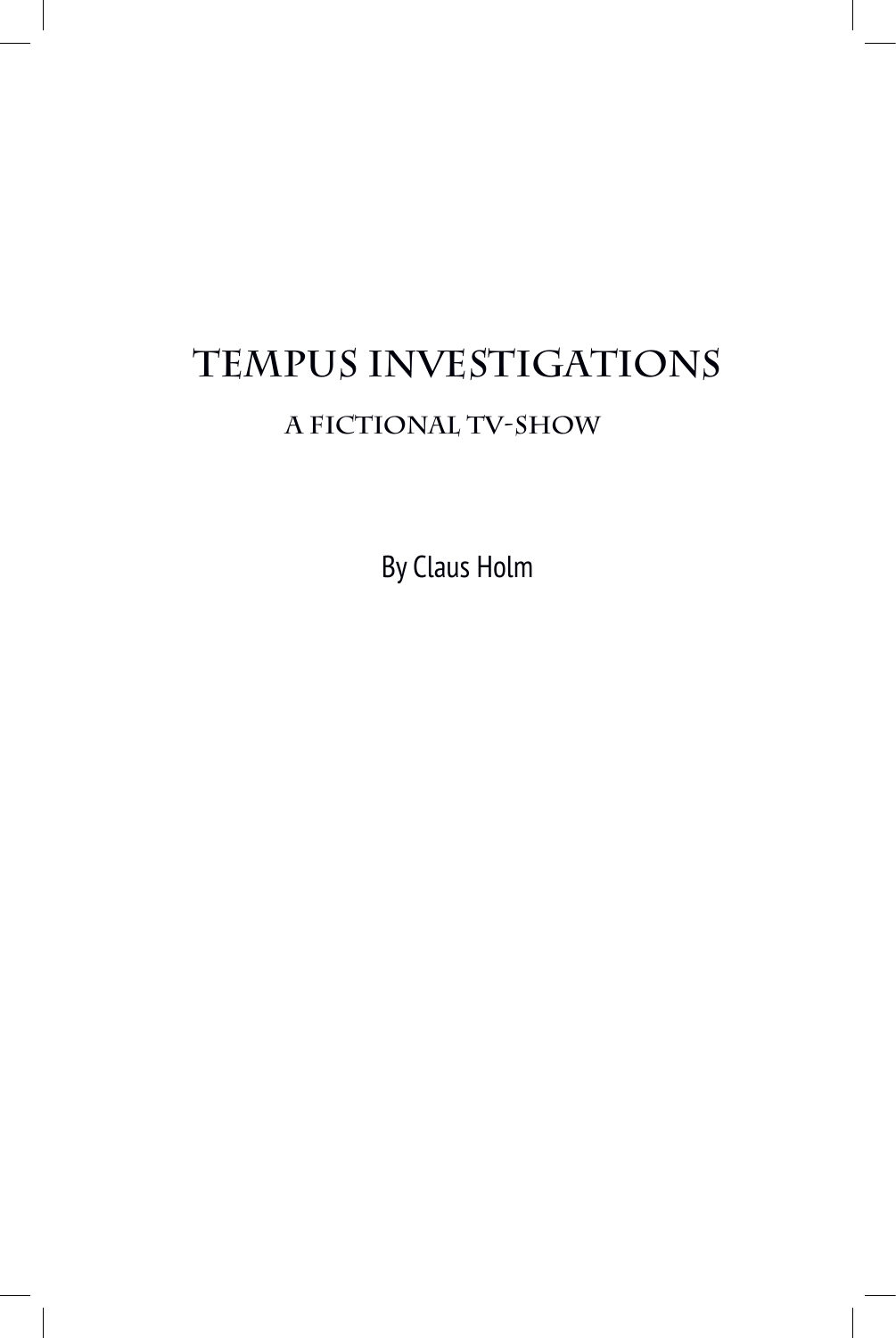*Attributions*: The artwork of this book uses photographs released under the Creative Commons license from photographers James Daisa (on Flickr), Naotake Murayama (on Flickr) and a screenshot of a scene from the trailer for the motion picture The Big Combo (also in the public domain).

Copyright © By Claus Holm 2016 All Rights Reserved ISBN: 978-1534876293 First Edition, Published 2016 Cover by Stefan Kiel Nielsen Layout by Lotte Lund

*Claus Holm asserts his moral right to be identified as the author of this book.*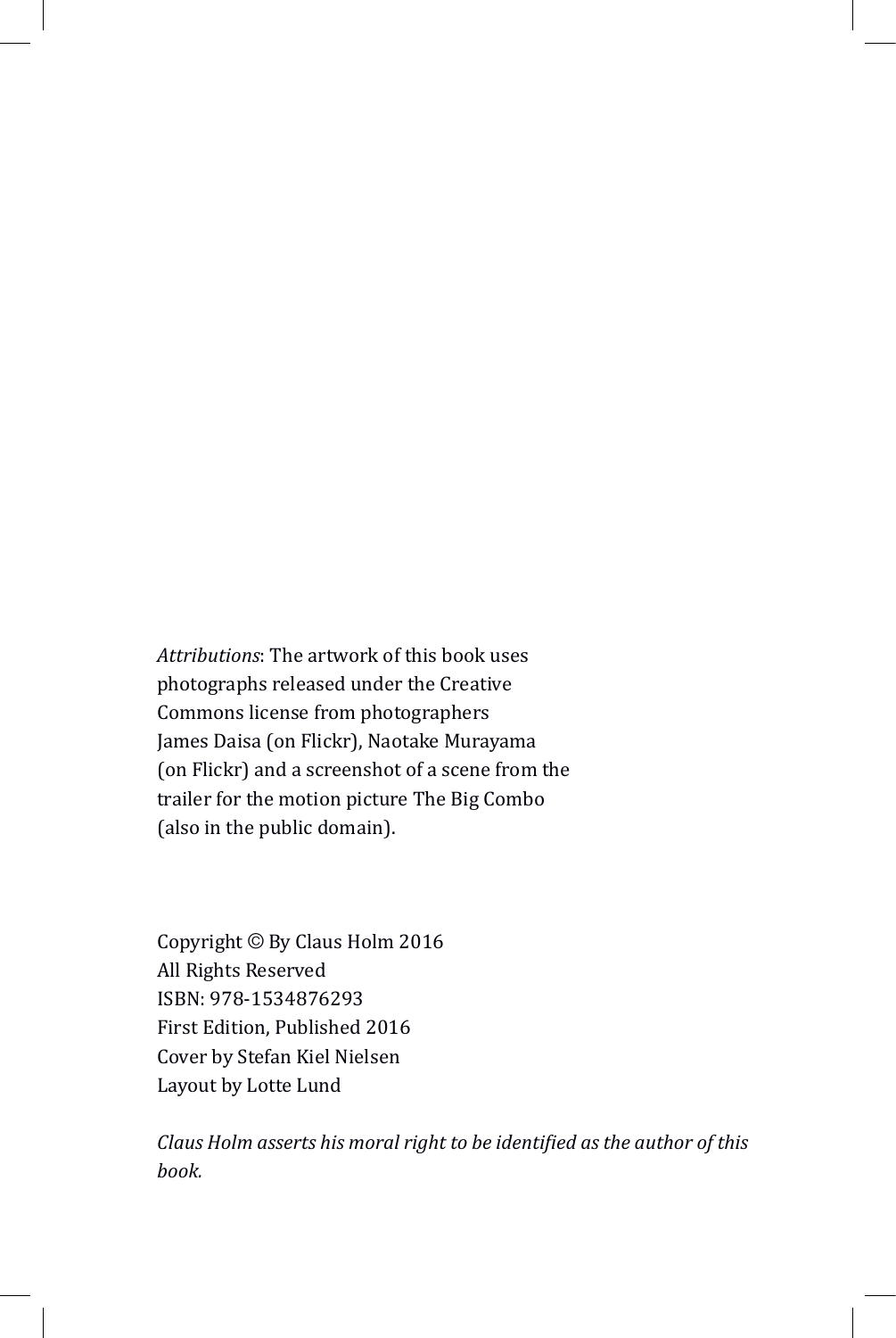"That which is alive hath known death, and that which is dead can never die, for in the Circle of the Spirit life is naught and death is naught. Yea, all things live forever, though at times they sleep and are forgotten." ― H. Rider Haggard, *She*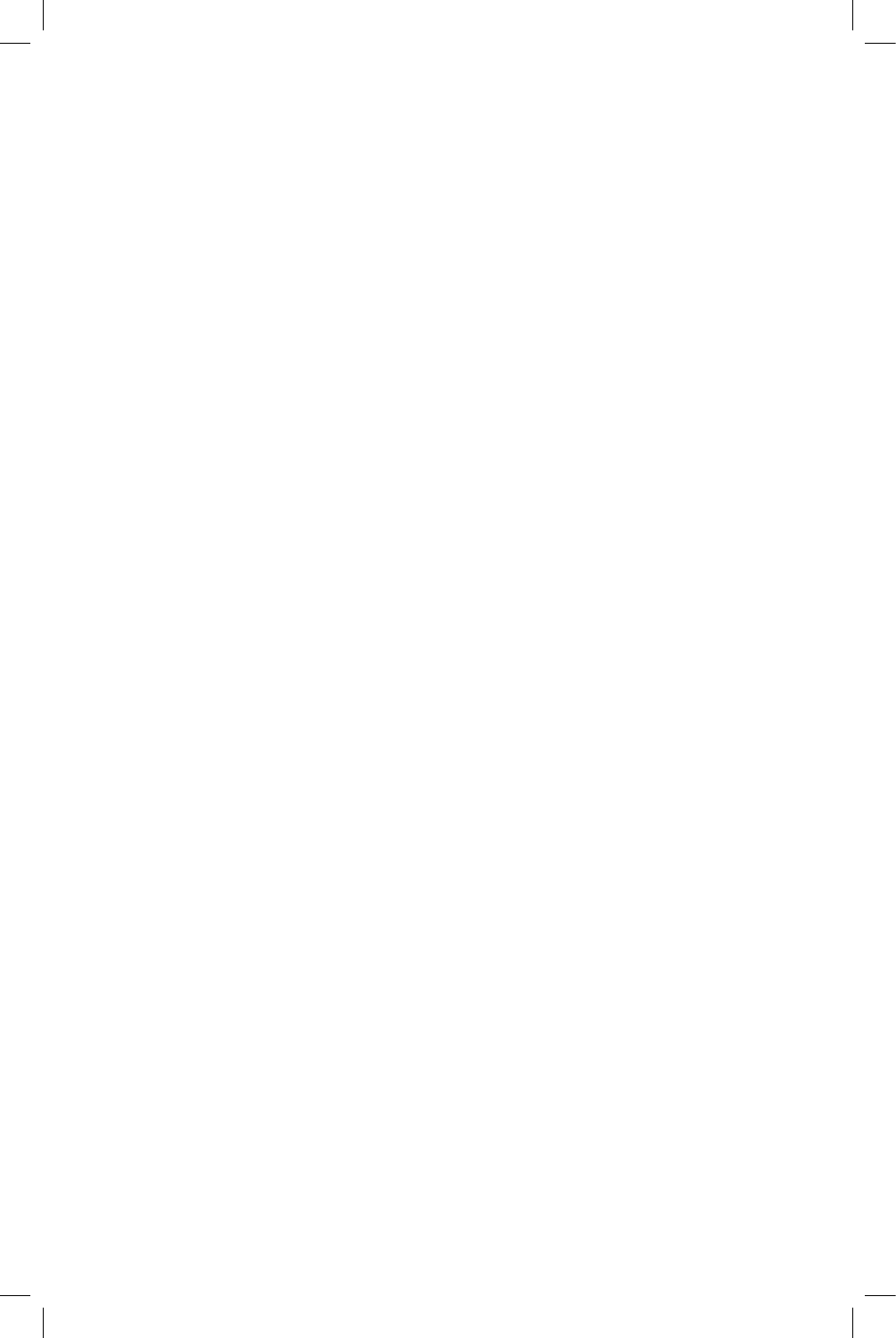#### *The TV Show That Never Was*

*Every year, people all over the world wait for the renewal schedule with a fearful kind of anticipation. In an age where TV means more to us than ever before, there are more and more fans who every year wonder if their favorite show will re-appear after the summer, or if it will join the hundreds of other shows that each year are cancelled and forgotten.*

*Many people, frustrated with losing their favorite show, take to imagining what would have happened if the show they love had been kept on the air. Some of them go one step further, and begin writing stories, scripts or even novels about their favorite characters. This is generally referred to as* fan fiction*.*

*But what if your show never existed in the first place? What if you made up the show from the beginning?*

*Tempus Investigations never aired on any channel and it most likely never will. When you read it though – try to imagine you're sitting down to watch a new show, with all the anticipation and excitement offered to the fall schedule every year. Imagine the first chapter of each story as "the teaser" – the short piece of show that comes before the first block of commercials. Imagine an intro, with a catchy theme playing somewhere between chapters one and two. Imagine every chapter break ending with exciting music as the screen fades to black for another quick word from the sponsors. Imagine credits rolling at the end, showing you who helped produce the episode. And imagine every episode with a different director, giving it a slightly different feel than the others.*

*Put your feet up. Are you sitting comfortably? Then turn on your mental TV and let's begin.*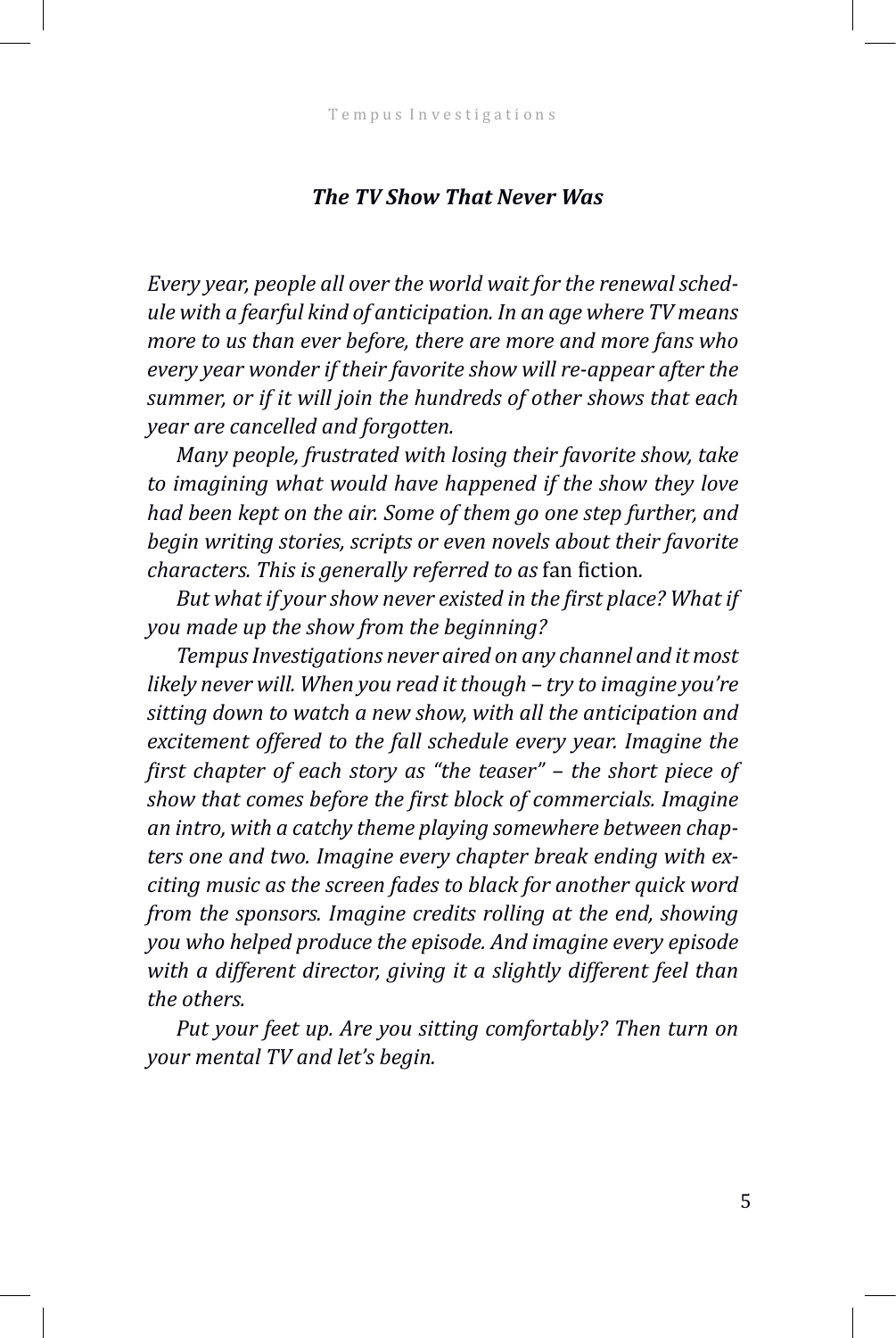Tempus Investigations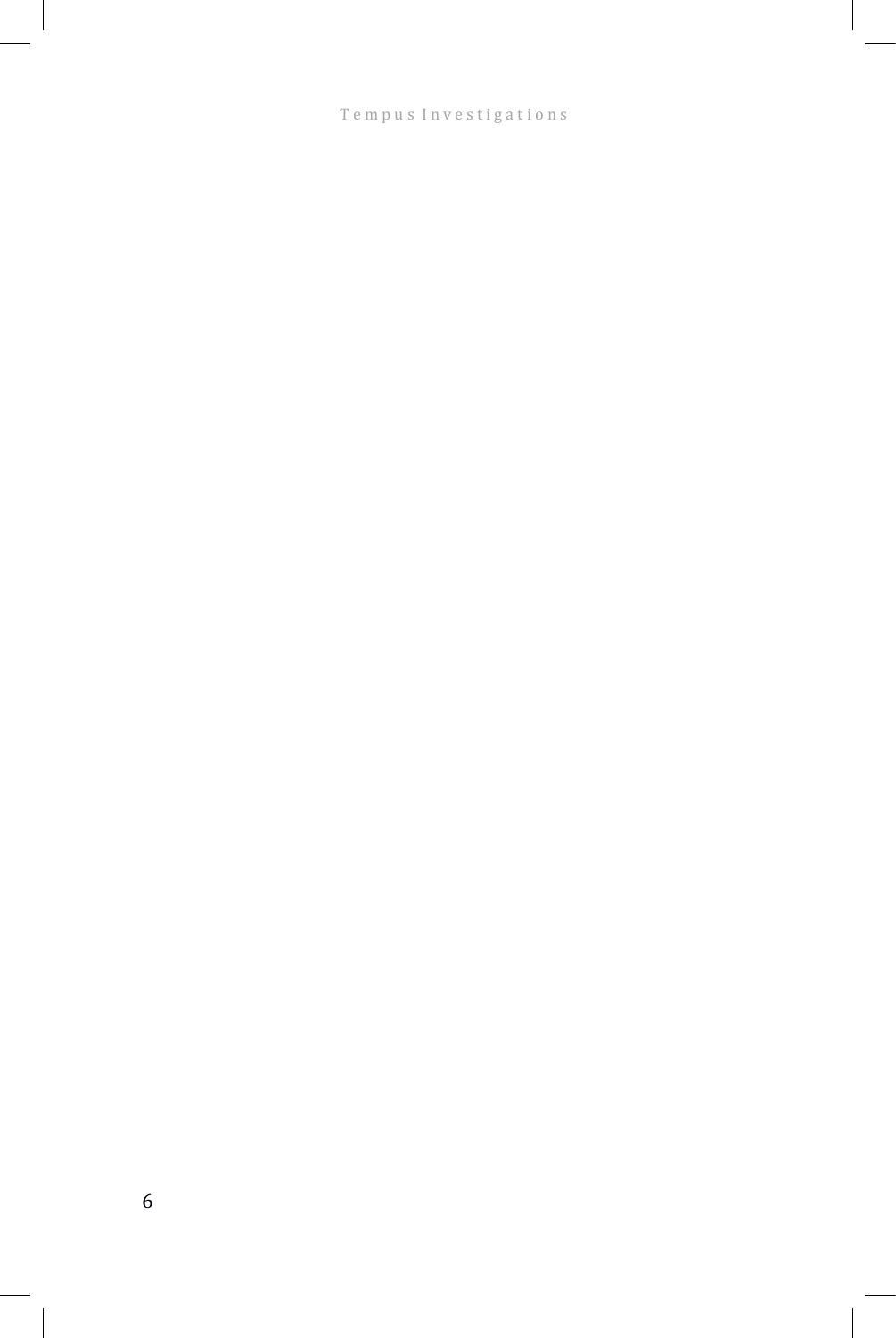## **How Like A Fallen Angel**

"When angels go bad they are worse than anyone else. Remember Lucifer used to be an angel." ― Neil Gaiman, *Neverwhere*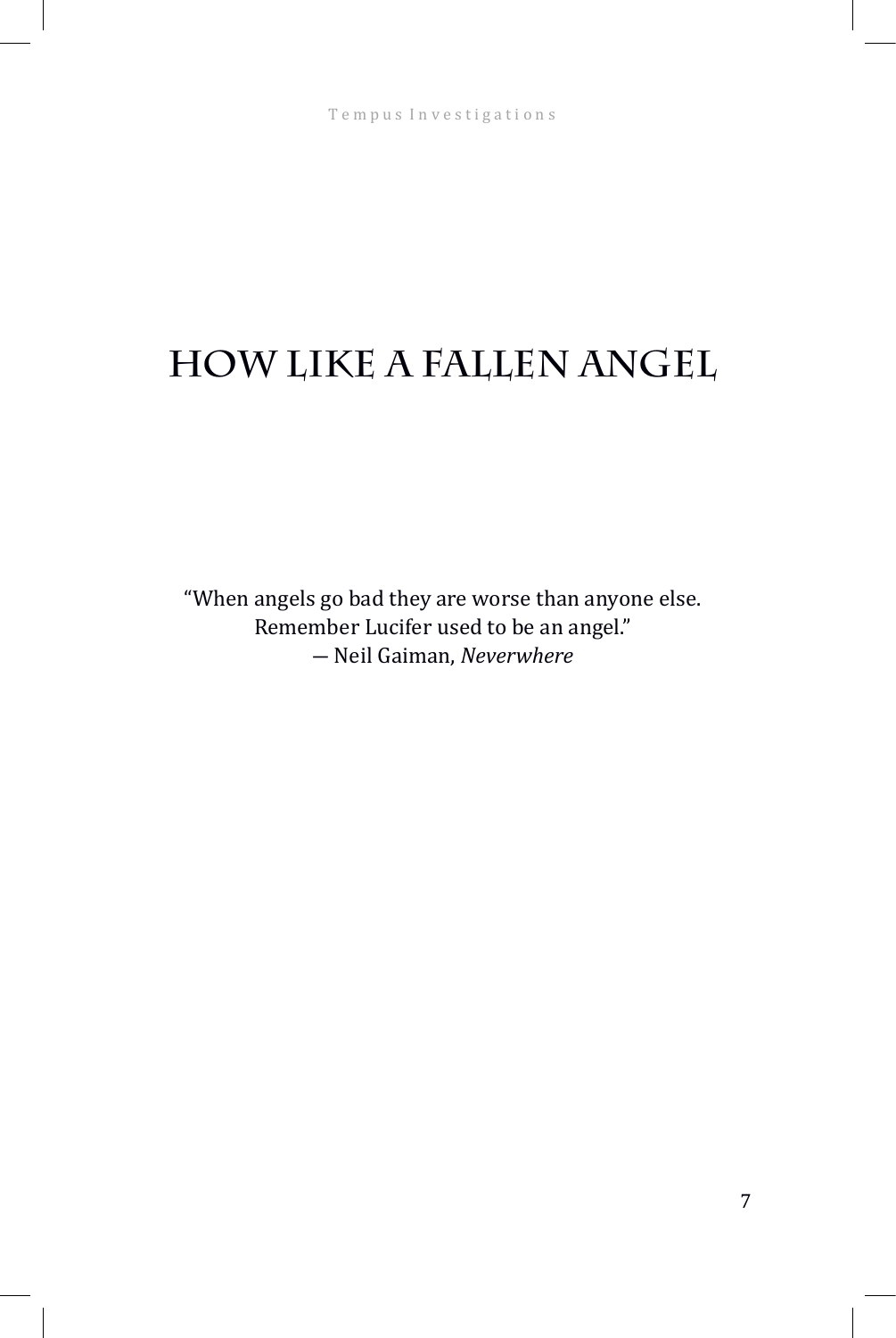Tempus Investigations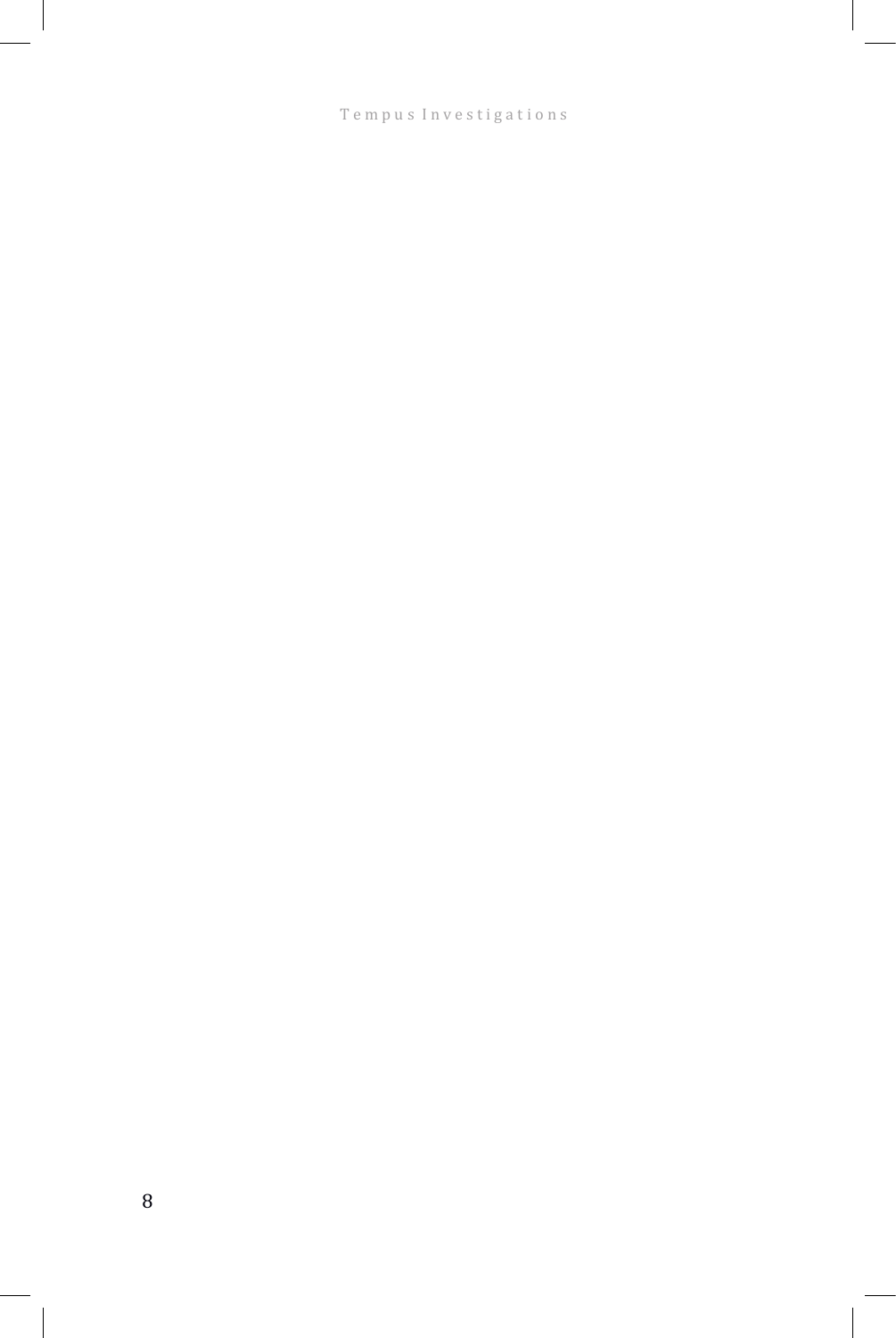Tempus Investigations

# WINTER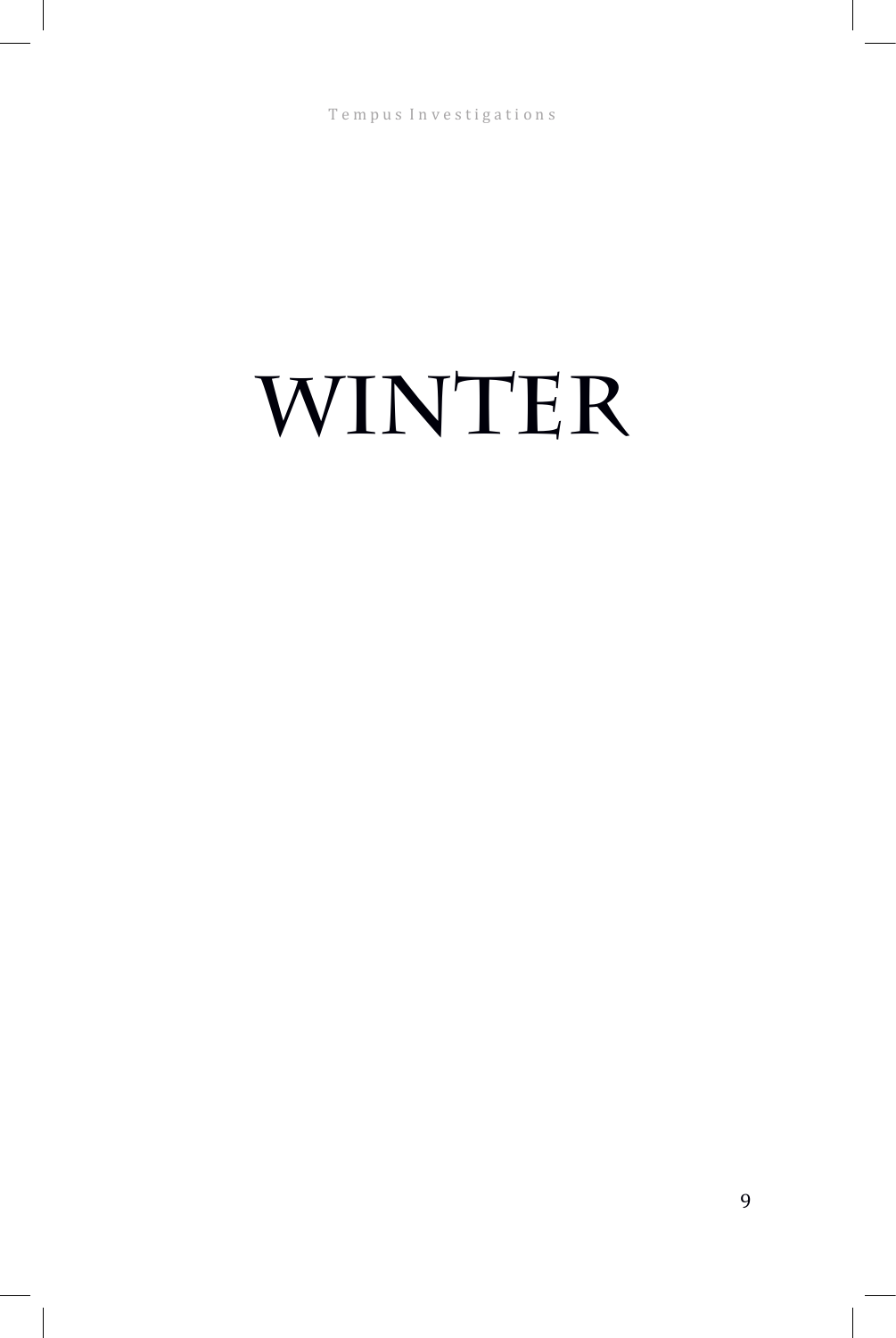Jim Corrigan lit a cigarette and thought about death.

The office was quiet, as it usually was at two in the morning. He was sitting behind his desk, legs propped up on the edge of it, and leaned back in his office chair. The smoke from his cigarette curled up towards the ceiling in a slow spiral, and when he exhaled, the blue puff seemed to float in the lamplight like fog.

He had spent a lot of nights like this, for a long time. Sleep often eluded him for days, and he spent the time smoking, sometimes drinking, and usually reading. He almost never watched TV – the mindless chatter of it gave him a headache.

The dark corners outside the lamplight were filled with spirits. They tended to slide in and out between each other, making it difficult to say exactly how many there were. It was only when he called them by name, or spoke directly to one, that it would take a more permanent and identifiable shape. At this moment, they were no more tangible than his cigarette smoke. Right now, he hadn't called any of them. They were simply drawn to him, to a place where they knew they could be seen. Most times, he tried to ignore them.

Death was on his mind a lot, and not just because of the spirits filling up every corner of his house and office. It seemed to always come in the winter, when the anniversary of his own death – if you could call it that – was nearing. He got depressed, and tended to ignore his secretary Mercedes advice to eat, sleep and cut back on his smoking. He always chuckled at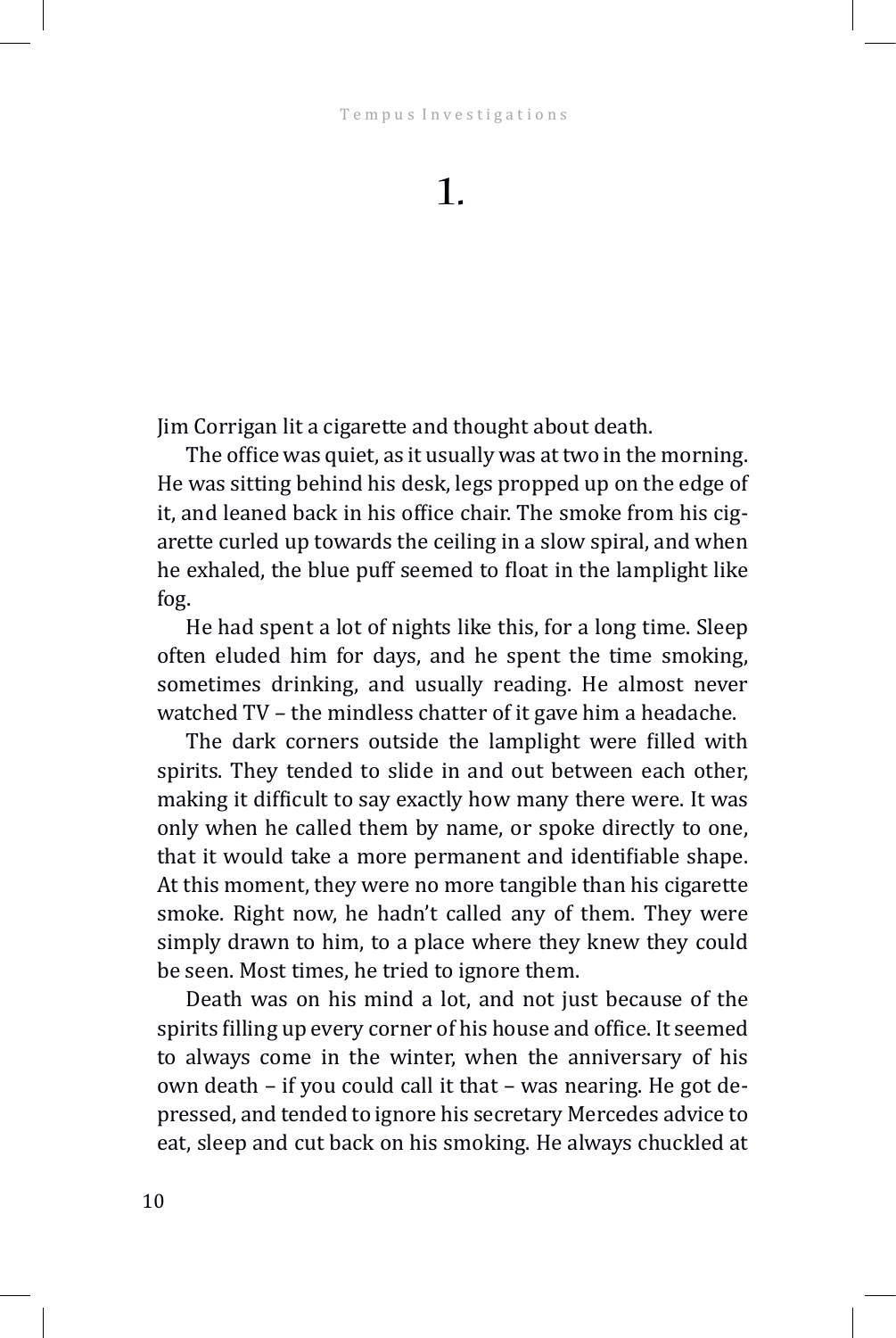the last one, though. What concern was lung cancer to a man who couldn't die?

He changed his leg's position on the desk, and lifted up his book again. The world of Tolkien always seemed to fit the long nights, so he was on his probably fiftieth read through of *The Lord of the Rings*. He was about to turn the page, when the phone rang.

Jim looked at it, puzzled, then at his watch. The numbers read 2.05 AM. At this time of night, it could be one of two things. Bad news…or a client.

He picked up the phone and held it to his ear. "Tempus Investigations, Corrigan."

The voice on the other end was deep and rough, and he instantly recognized it. Inspector Roger Charles of the San Francisco Police.

"I had a hunch I'd catch you at the office. Having another sleepless night?"

"What can I do for you, Roger? I doubt you're just calling to check up on my sleeping habits?"

"That's right. There's been a murder. An awful one. I'd appreciate you coming down and taking a look."

Charles' voice sounded hesitant. It was one thing to call in an outside consultant for a police matter, but quite another to call in San Francisco's resident spirit watcher. Jim wondered if Charles had cleared this with his superiors, but decided it didn't matter. It wasn't so much about the money, as it was about the work.

"Where?"

"Market Street, not far from the water. You'll know it when you see it."

"Are you going to tell me anything about it?"

"Not in the slightest on an open line. Get down here and take a look, and we'll talk."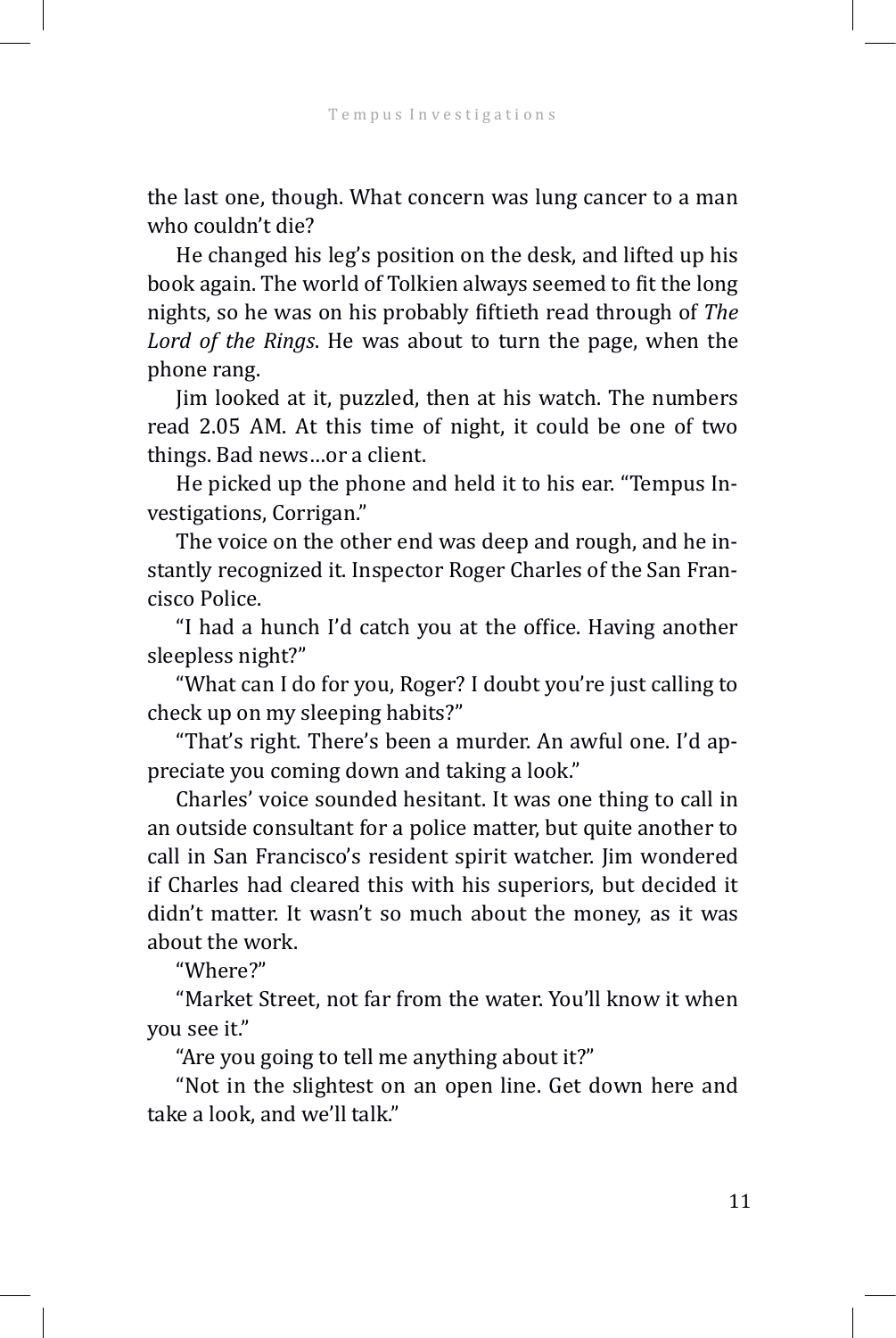"All right." Jim looked at the map of the Bay Area he kept on the wall of his office. "I should be there in about twenty minutes, give or take."

"I'll let them know you're coming."

Charles hung up, and Jim looked at his glass of scotch on the desk. He considered downing it, but decided against it. He didn't want to smell like a distillery when he showed up. From his desk drawer, he pulled a bottle of mouthwash and took a swig from it instead. He sloshed it around in his mouth as he got up, and spat it out in the sink in the corner. He grimaced, and took his cigarette pack from the table. He put on his coat and hat, and stuck the pack in the inner pocket of his coat.

He knew he looked like a private eye from an old Bogart movie, but he didn't care. Usually, it actually seemed to help people believe he was what he said he was. Besides, he had dressed this way for a long time and it suited him.

He took a last puff on his cigarette and put it out in the ashtray on the desk, before turning off the lamp and heading for the door.

When he walked out of the office, the spirits shifted and swirled but didn't follow him. He saw several of their eyes look at him with sadness in them, as if they were worried for him. He doubted that was the case, though – they were probably just interested in having someone who could see them, and it didn't matter who it was.

On the street, Jim pulled out his keys and stepped to the building's parking lot. His car, an old but reliable Ford, was parked in his slot where he had left it. On the lot's other end, several young men were gathered around the low wall there, smoking and talking. They didn't seem bothered by the slightly cold night air at this time of year. Jim looked over at them, stopped, and shook his head.

Behind one of the boys stood the spirit of a teenage girl. The girl kept pulling on the boy's hand, who of course didn't notice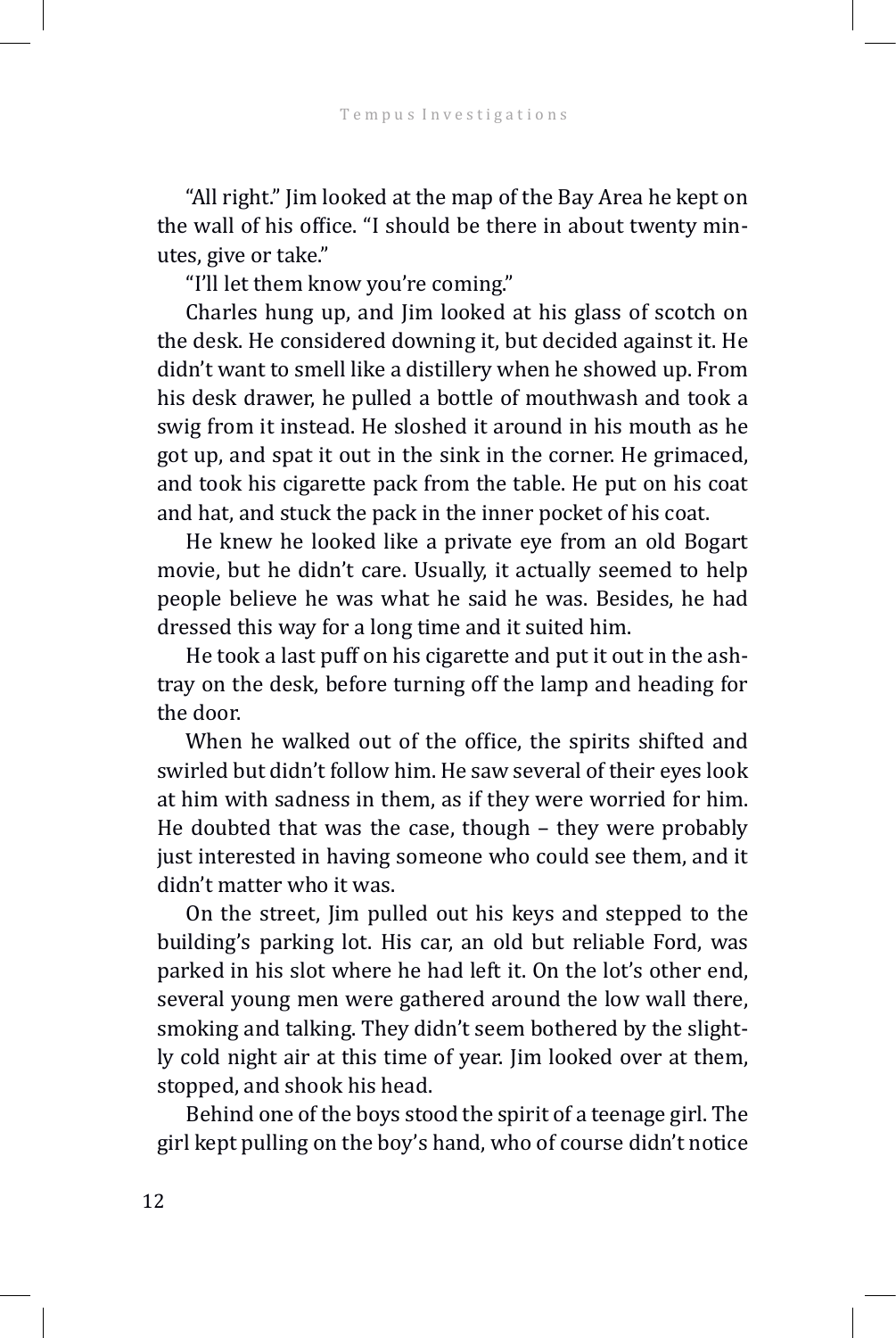it. Every time the boy lifted his hand holding the burning cigarette – which Jim doubted was tobacco – the girl's face contorted in the hopelessness of her attempts failing. She looked over at Jim, her eyes large and pleading. She had been around fifteen when she died, and looked skinny and pale - even for a spirit.

Jim sighed, and looked back at her. He didn't have time for a big moral lecture, and he doubted these kids would be interested in hearing it, if he had. However, there was something about the girl that made him decide to pitch in a little bit. He put the keys back in his pocket and walked towards the three boys.

"Hello boys," he said, raising his hands out of his pockets to show he was unarmed.

The three men, two African-American and one Caucasian, looked up at him surprised. They didn't look exactly like gang members, but also not like the type of boys he would have hoped his sister - or, for that matter, Mercedes - brought home. The boys all seemed to turn their backs to the wall, as if for protection. One of them had something in his hand that looked like a switchblade, still closed.

"Relax, and put that away. I'm not going to make any trouble. I'm just going to say something to you…and leave. A friendly message."

He pointed to the black boy with the spirit at his elbow. "You. I'm guessing you used to have a little sister?"

The boy widened his eyes.

"How'd you…"

"That doesn't really matter. What matters is this: Your sister died because of something with drugs. I'm guessing she either got a hold of something contaminated, or she got involved with someone who was into the drug environment. Am I right? I'm guessing the first is closest to the truth."

"Did he know Jasmine, man?" the other black boy asked.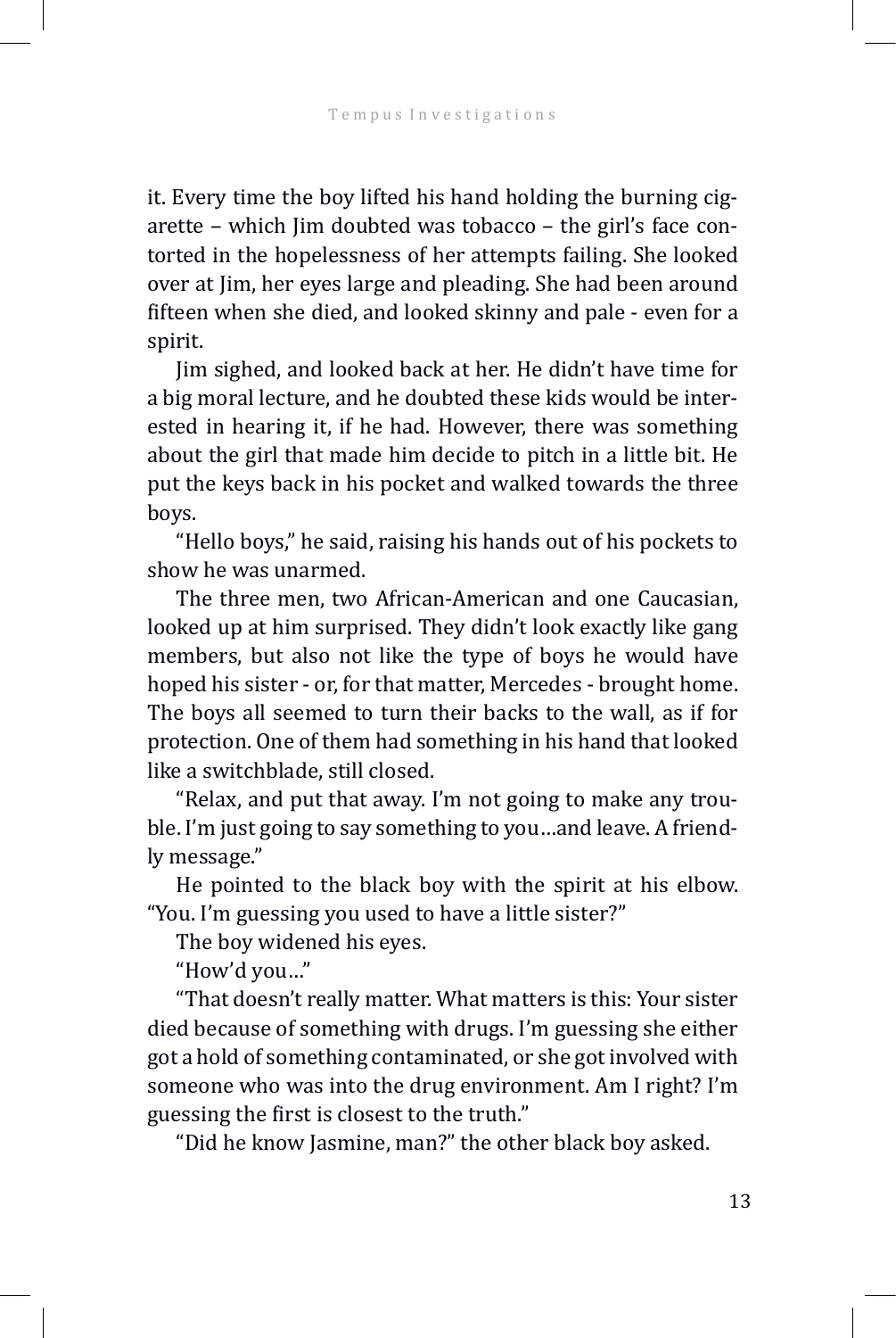"I didn't, no. But I have a message from her to you. She really would like you to stop smoking dope, kid. She's been trying to tell you, but you're not listening. She's worried about you, and doesn't want you to end up like her. So do yourself, and her, a favor and quit. Because until you do she can't rest easy."

The boy's mouth hung open like a fish. His eyes probed Jim's face to find out if he was lying, or pretending in some way. Jim made sure to keep his face straight.

"That's all, kid. It's your call. Jasmine's message has been delivered. Have a good night."

He turned around, when the boy's voice sounded.

"Wait…mister…?"

Jim turned back. "What?"

"How did you know that? How did you know she OD'ed?"

"You wouldn't believe me if I told you. But if you still doubt me, she died wearing a black or blue shirt that had a silver dragon on it and jeans with little designs on them. Am I right?"

The boy nodded, his two friends both taking a step forward. "How'd he know that, man? Did he kill her or something?"

Jim sighed. "No, I didn't kill her. Don't think like that. She just wants you to not make the same mistake she made. What's your name, kid?"

"Tyrone." The boy's skin had gone an ashen color now.

"Tyrone, your sister's been standing at your elbow for a long time now. Her spirit, anyway. If you want her to get some peace on the other side, you throw that butt away, go home, and clean up your act. Stop smoking dope. Whether you do or not doesn't mean shit to me, but you might give her a peaceful rest. That's all I'm saying. Good night."

Jim headed for his car, leaving the three boys behind him, all speaking at the same time. None of them came after him, but when he looked back, he saw Jasmine smile at him over her brother's shoulder. Tyrone looked at the butt in his hand, and then threw it down to the ground.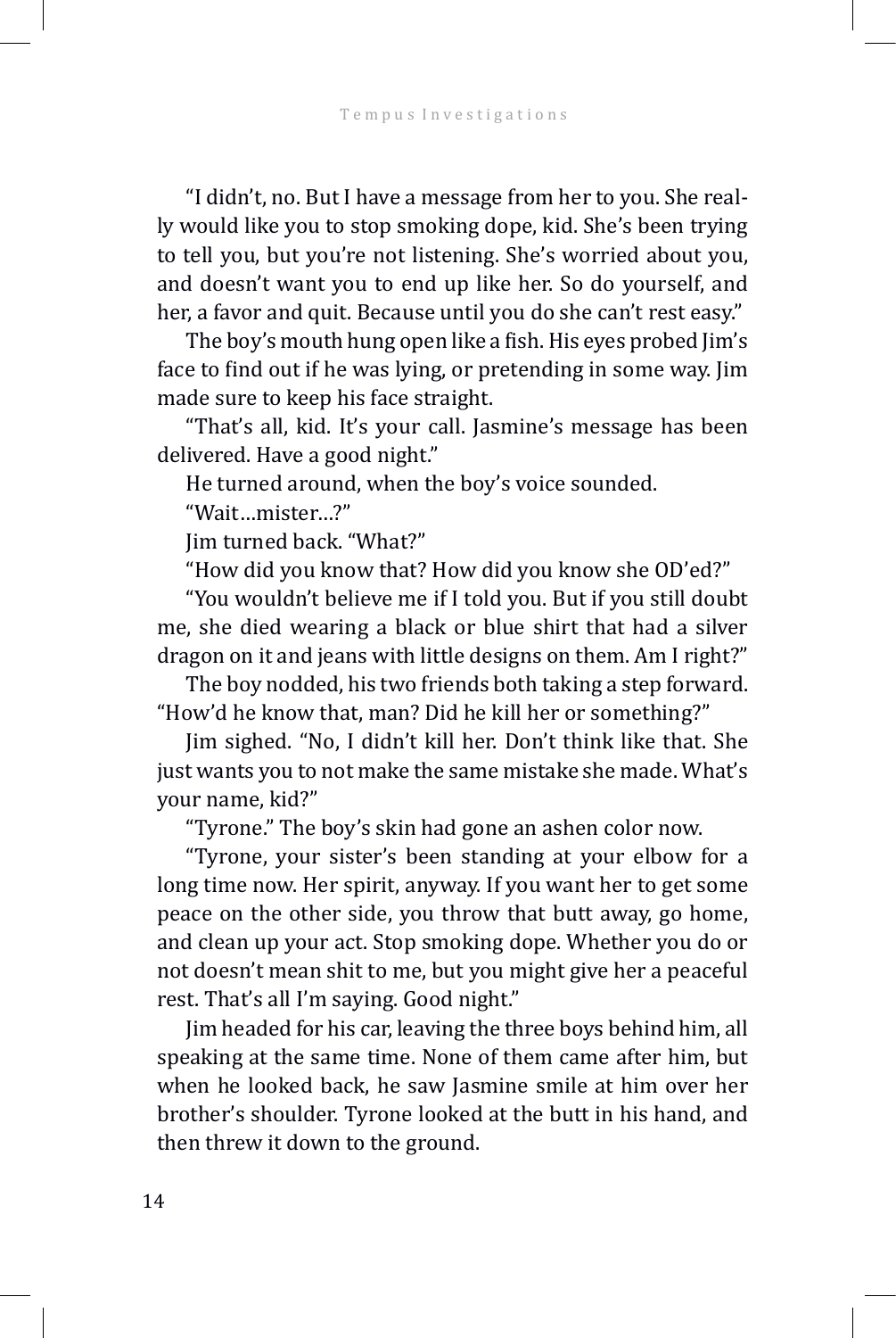Jim got in and started the car. He turned on to the street and headed east.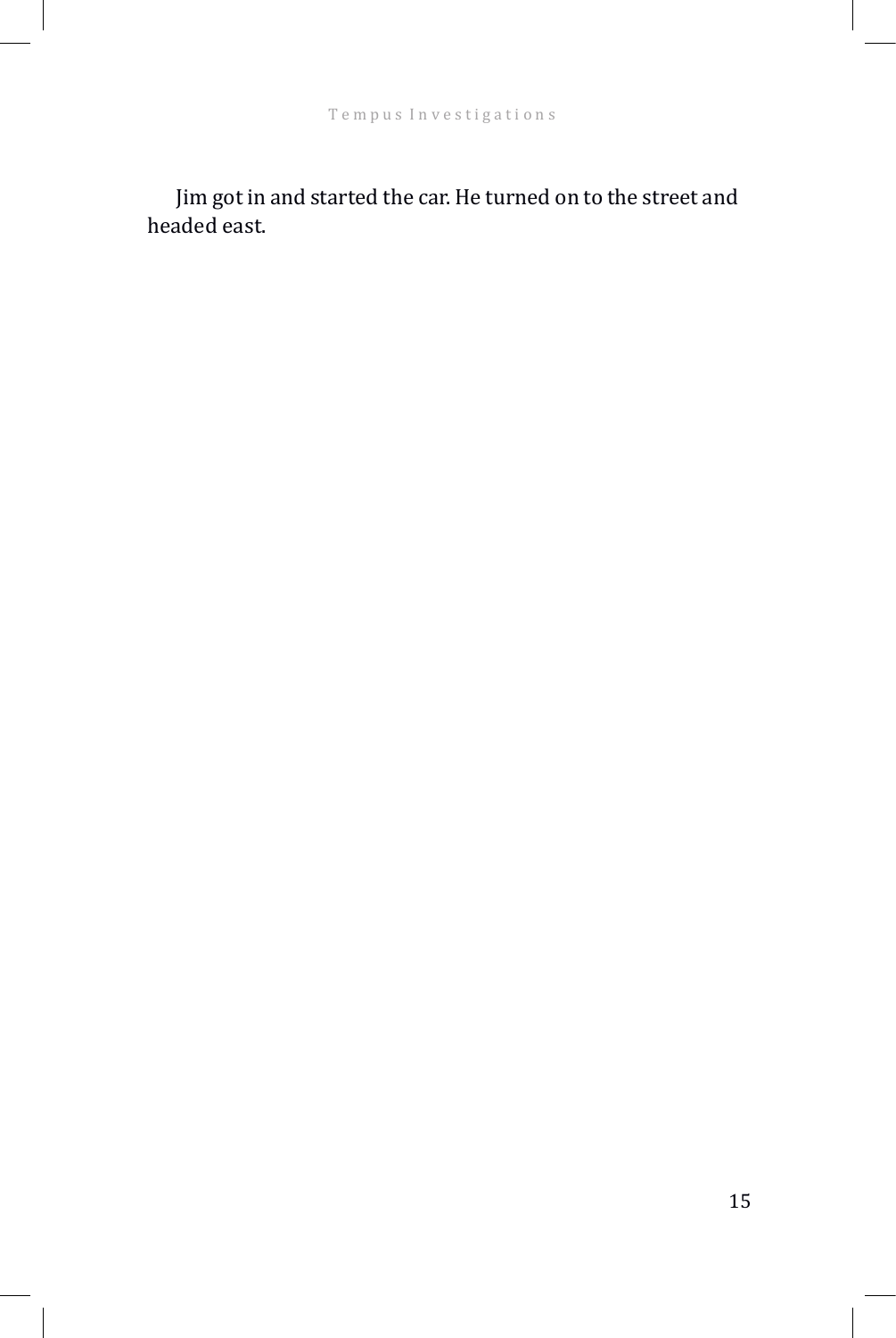Jim's first thought was "S*he looks like an angel".* It was an easy thought to jump to, one which the killer had obviously done a good job creating. She was lying face down in a dumpster, at the back end of a narrow alley. The dumpster smelled fairly strong of trash, but Jim could still smell the bay from just a few hundred feet away.

The girl was wearing a white dress or robe, and her feet were bare. Across her back, something long and white seemed to unfold and spread like wings, up over her shoulders. Every trace of blood had been cleaned off the white clothes, but Jim was sure it had bled a lot when it had happened. He had read about this, but never seen it.

He straightened up from his bent-over position, and walked a little closer to the girl. Without caring too much about the chain of evidence – at this point, he knew the lab boys had already done all they could. He knelt and let his hand touch the soft membrane of the wings. He was right. It was indeed the girl's ribs and lungs that had been spread out, creating the illusions of wings.

"It's called 'the blood eagle'," Inspector Charles' voice came from behind him. He was climbing up onto the dumpster, and crouched on the edge. Not bad for a man of his considerable weight, Jim thought.

"I've heard of it. It's an old Norse method of torture."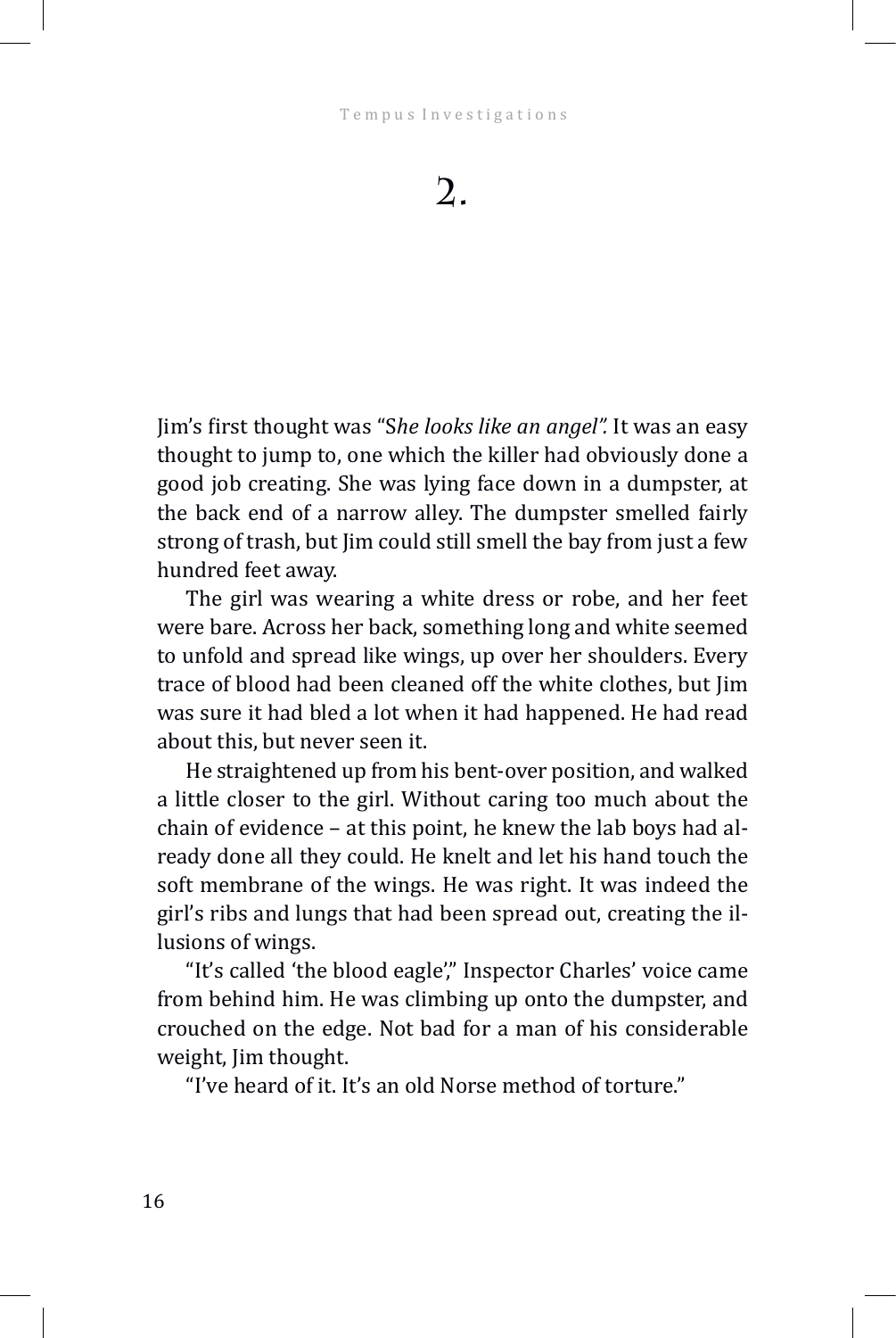"Torture is about right. Except in this case, we are not yet sure if the mutilation was done before or after death. We hope to God it was after."

Jim felt sick to his to his stomach. "What have you got so far?"

"The girl is Mary Louise West, fourteen years old. She was at a church choir rehearsal at eight PM, left to go straight home. She only had a few blocks, and it was in a nice part of town. She never made it. Lab boys say they think she died sometime around ten or eleven, giving him a little less than an hour to get her here before she was found by a night janitor emptying the trashcans. He called us."

Charles wiped his face with his hand. "Who in the hell would do something like that? She's just a little girl!"

Jim nodded. "Roger…can I have a minute? If you want me to help you with this…"

"Yeah. Yeah, of course." Charles cleared his throat. "I'll be over there, looking over her stuff."

"Her stuff?"

"She had a purse, which was left next to the dumpster. It's being dusted for prints right now."

Jim knew that would be useless but didn't say it. Someone who did a thing like this, with this kind of detail, would not leave something as sloppy as prints. He would be far too careful for that.

Charles climbed down. His suit jacket crept up when he climbed, and he shook it back in place with a grimace. Jim closed his eyes for a moment, concentrating.

"Mary Louise West…" he whispered. "If you're still here, show yourself."

He opened his eyes, looking around. The alleyway was surprisingly free of spirits, normally they cluttered like spectators when someone died.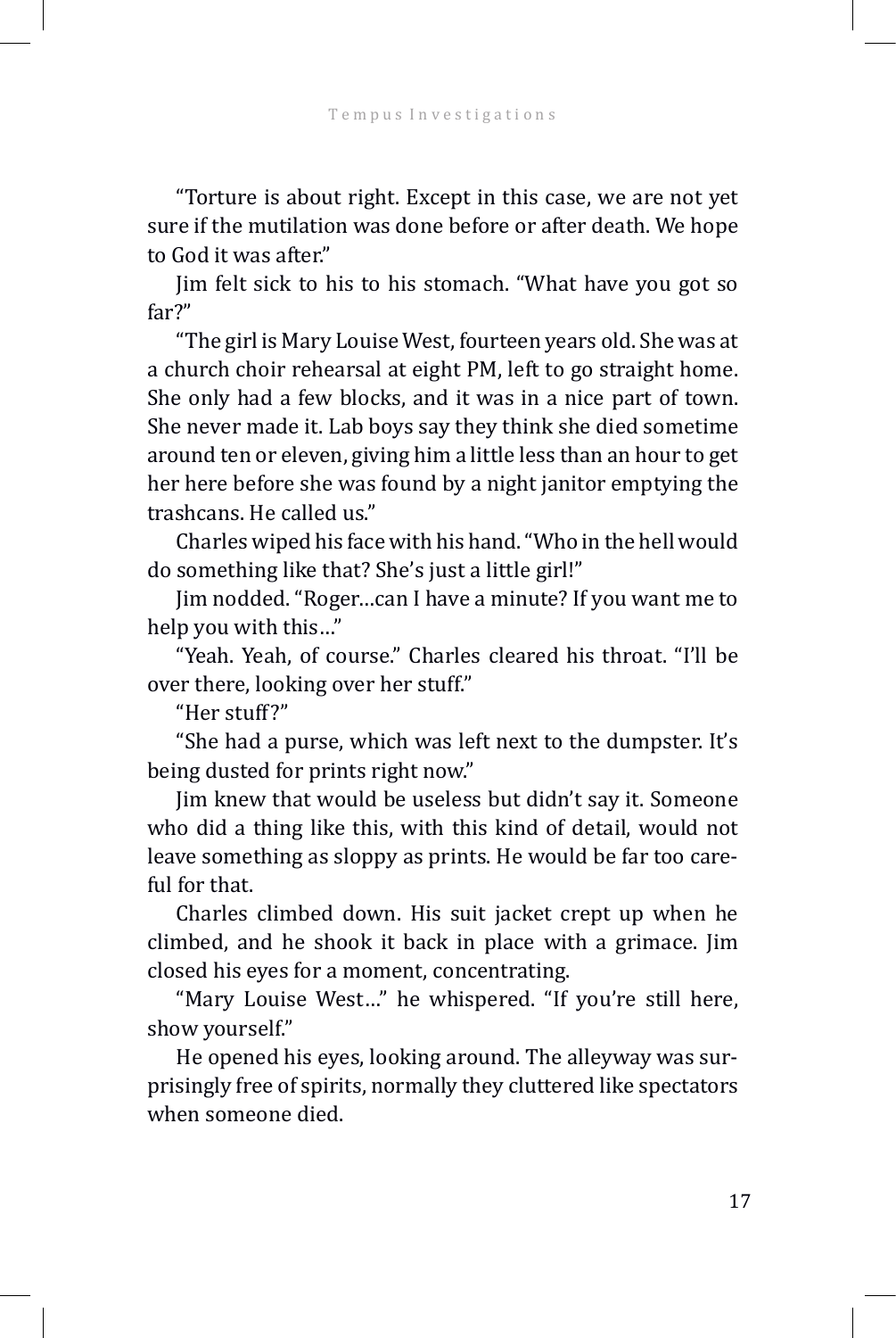"Mary Louise West…" Jim whispered again. "If you hear me, come to me. Tell me what happened to you."

A small white form seemed to seep out of the dark in the corner of the dumpster. The girl was looking smaller than her real life body. Jim was thankful that the spirit usually tended to look like the image the person had of him or herself, and not like they did when they actually died. If he had been forced to converse with torn-up bodies, he would have gone mad a long time ago.

"Mary Louise?" he asked, looking at the spirit. She nodded. "Did you see the man who killed you?"

She trembled visibly, making the edges of her form look like smoke being blown by the wind. She nodded again, slowly.

"Can you tell me about him? I know it's hard for you to talk, but if you can, it will help me catch him. It might mean he doesn't hurt anyone else. Concentrate, and try to shape the words with your mind."

He could tell Mary Louise was trying to summon the strength to communicate. It was hard for her, she was scared, and new at being dead. Jim had heard about the various stages of sorrow from a psychologist he had spoken to when his wife died, and found them silly. But he had his own stages of death. Fear, desperation, anger, reclusion, and finally acceptance and moving on. Some spirits never made this last stage. They would hang around the shadow world, watching the living and mostly resenting them, sometimes stalking their living friends and relatives. In rare cases, they might take to teasing living people as a poltergeist or haunting a house. Jim knew of a man who had haunted the subway system in New York City for fifty years, unable to move on because he loved to make the trains late by fiddling with the electronics. Fortunately, only a select few got that good and were able to manipulate the physical world. Mostly they were merely insubstantial, invisible ghosts.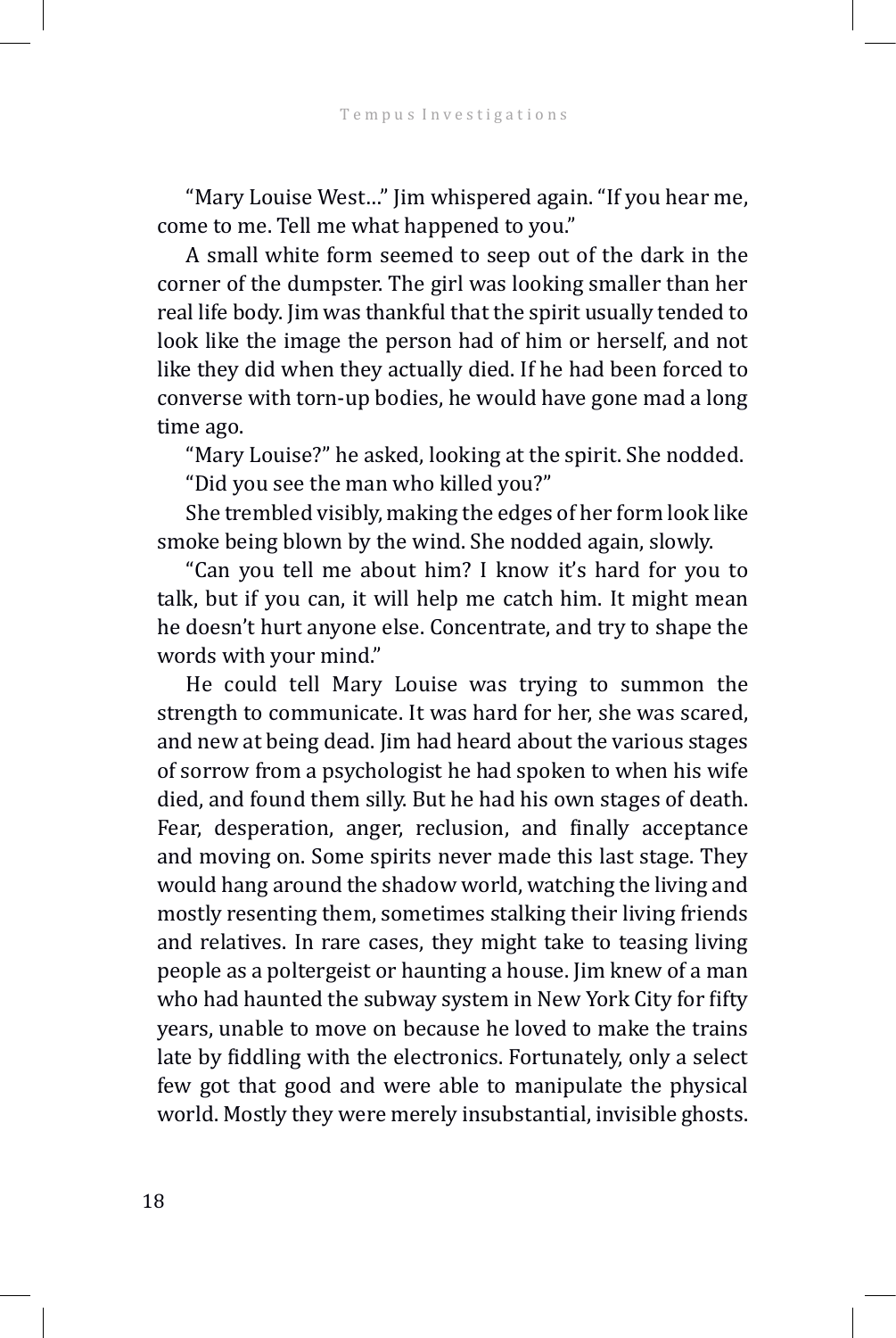*"Tall…big…glasses…"* Mary Louise whispered. Jim was impressed. She learned quickly. He twirled his fingers, urging her on.

*"Tattoo…here…"* she said, pointing to her neck where it met the shoulder. *"Bird."*

That should be helpful, Jim thought. Glasses could be discarded, but a tattoo was harder to hide. Especially if it was visible outside of regular clothes.

"Anything else you remember?" Jim asked. He made his voice soft and comforting, as much as he could.

She shook her head slowly, then suddenly looked up and nodded. She lifted her hand to her mouth, and mimed biting into it.

"He bit you?" She shook her head, pointing to herself. He understood. "You bit *him*! Good girl. On the hand?"

She mimed blood running out of the hand, and then stopped the mime, pointing to her own smooth skin. She moved her fingers in a gesture that mimed something vanishing.

Jim felt a cold chill run down his spine. "You bit him and it bled, but then it stopped bleeding?"

She nodded again.

"And then…the wound closed and was gone?" Another nod.

"Thank you, Mary Louise. You've been a great help. I promise you, I will do everything I can to catch the man who hurt you."

Mary Louise tried speaking again, but this time Jim couldn't hear her. His lip reading skills, however, was good enough for him to recognize the words *"I want my mom!"* on her lips.

"I know you do, honey. But your mom can't see you anymore, or hear you. Only very special people like me can. Your mom misses you very much, I'm sure of it. But if you hang around here too long, to watch her, you will be stuck here. You've got to move on, even though I know you don't want to do that right now."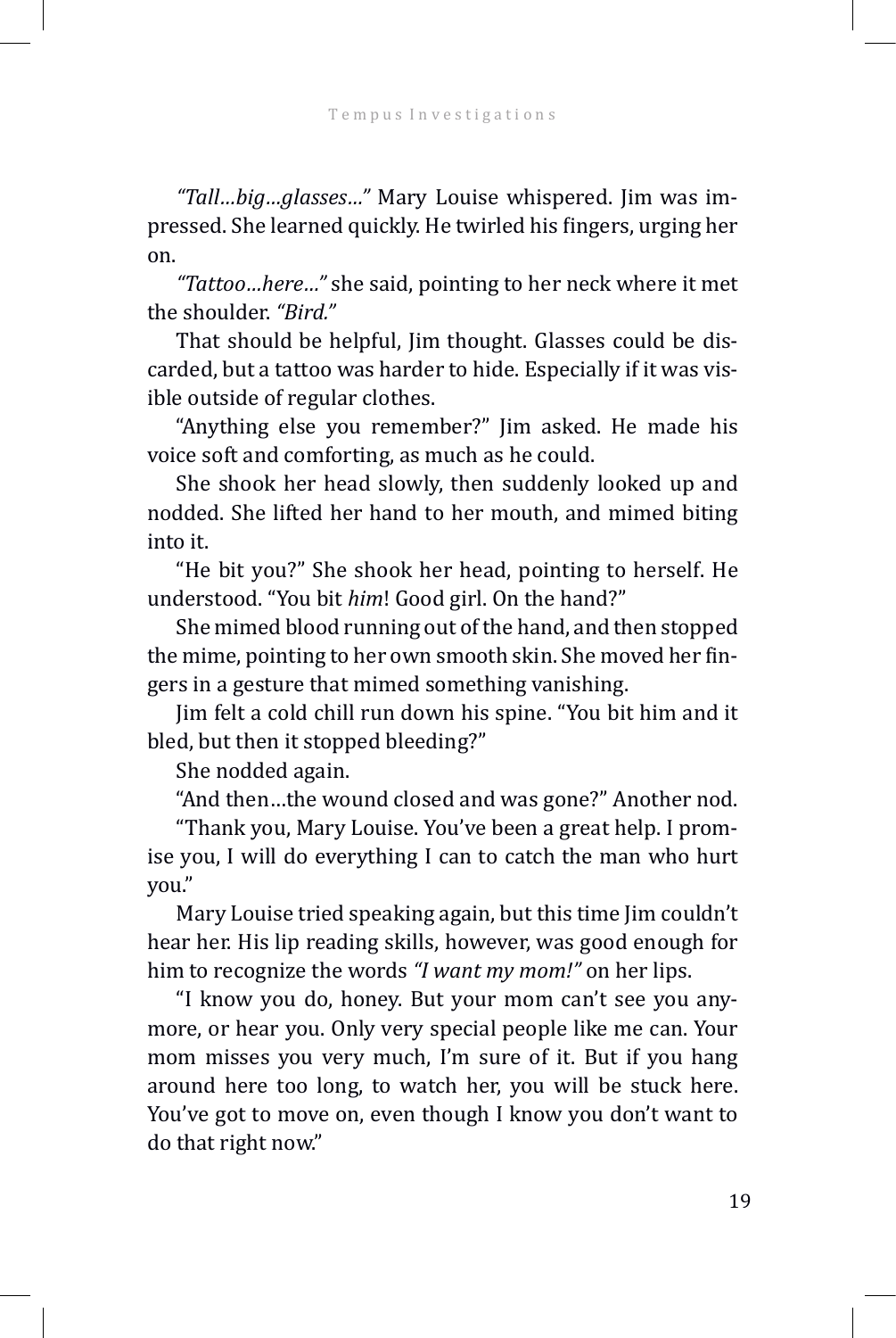She shook her head.

"I can't tell you what to do, but when you feel like you can move on, you should. Everything's better than what you've got right now. Thanks again, honey. I'll do my very best to get him."

Mary Louise sent him a final sad look, raised her hand in a gesture of goodbye and slowly faded away.

Jim got to his feet, and swung his leg out of the dumpster. Charles looked up at him as he climbed down.

"Anything? I mean, I don't know how you do this stuff, but…"

Jim lit a cigarette, and was not surprised his hands were shaking a little.

"I've already told you what I do, Roger. But you don't believe in spooks, remember?"

"I don't know what the hell I believe with you, Jim." Charles wiped his face again, this time with a tissue. "So did you get anything out of it?"

"You're looking for a big, tall guy with glasses, although that's of course not a sure thing. He's strong, and he has a tattoo of a bird on his neck, right here. I don't know what bird, but based on the cruelty of his act, I doubt it's a peaceful little sparrow."

Charles took out his notebook and jotted down Jim's description. "Great. Tall and tattooed. That's only a quarter of the people in the Bay Area."

"I know. But there's something you should know about this guy. Something you probably shouldn't put in your report."

Charles nodded. "What?"

"He's going to be hard to stop. He might be able to get up from a beating that would paralyze someone else. Even if you shoot him, he might still just keep coming."

"Are you saying Superman killed her?"

"I don't know what I'm saying. But if you manage to corner him, be very, very careful."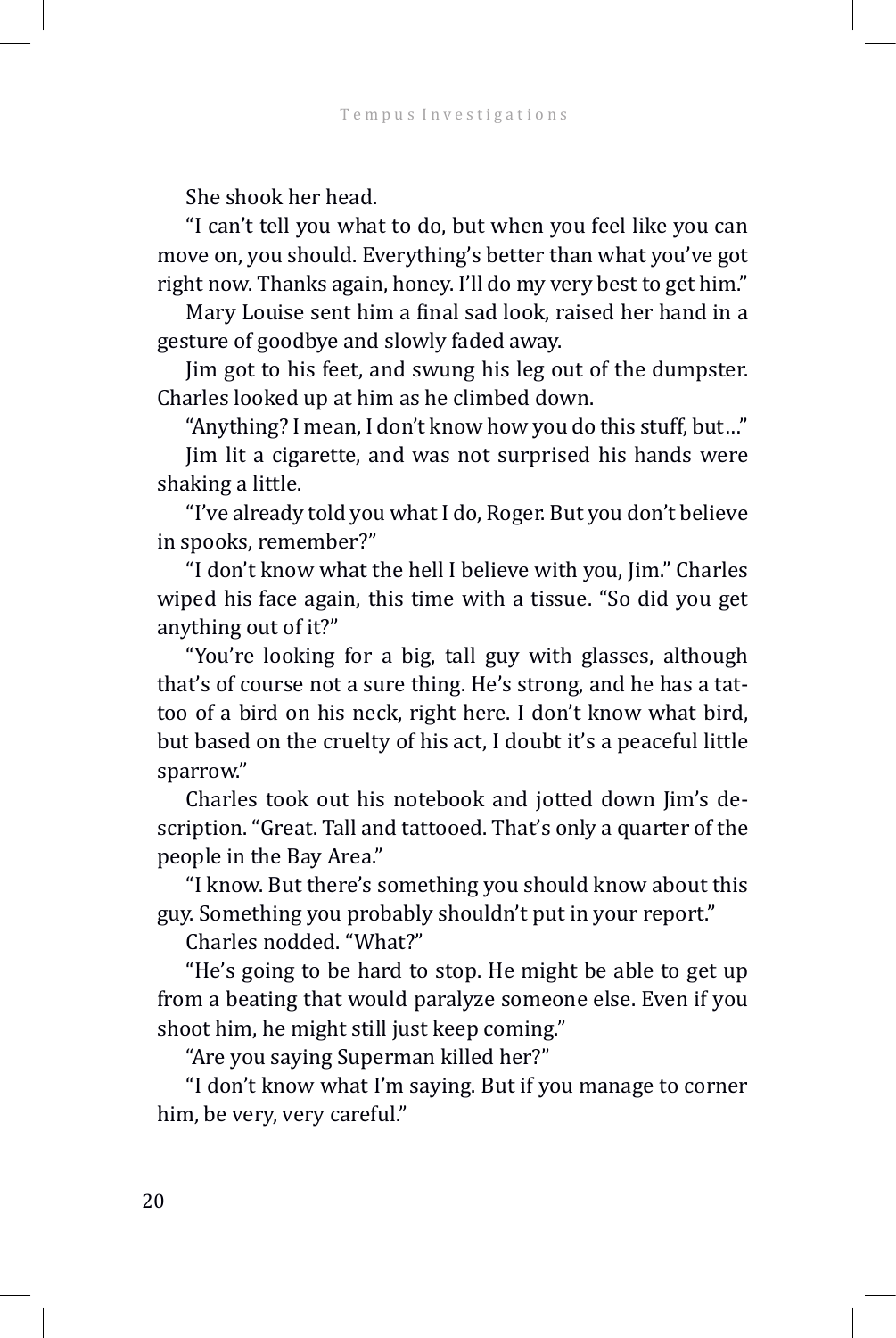Jim straightened his hat, and blew smoke out of his nose. "How closely is the department going to watch you on this?"

"Well, the newshounds have already been here. The *Chronicle* was here within twenty minutes, in fact. I bet someone tipped them off. So we're probably going to get a lot of press. Why?"

"I'd like to conduct some investigation on my own, if that's okay with you."

"Jim…" Charles shook his head. "I can't tell you that's okay. You know that. You're not officially a cop, you're here exclusively as a consultant."

"Then consult me. Because I think something about this case might be hard for you guys to do without my help. I'm not asking you to deputize me or anything. Just…let things seep my way if you find out something. Okay?"

Charles grimaced. "I can't exactly say no, can I? When you just gave us the only lead we have to go off."

"I guess you can't. How were the fingerprints on the purse?"

"Non-existent. The clothes doesn't seem to reveal anything either. This guy's a fucking ghost."

"I wish he was. Keep me posted, Roger."

Jim turned and walked out of the alley, ducking under the police tape. A few camera phones clicked at him, but he turned his head away. He wasn't interested in getting recognized.

He threw his cigarette into a sewer grate and unlocked his car. Getting in behind the wheel, he sat for a moment, holding onto it and letting his eyes search the street.

A man who killed a little girl and made her look like an angel to mock a god who had done him wrong…or perhaps to spite that same god. A man good and experienced enough at what he did to not leave any tracks except in the spirit of his victim. A man who healed his wounds so fast you could see it happen.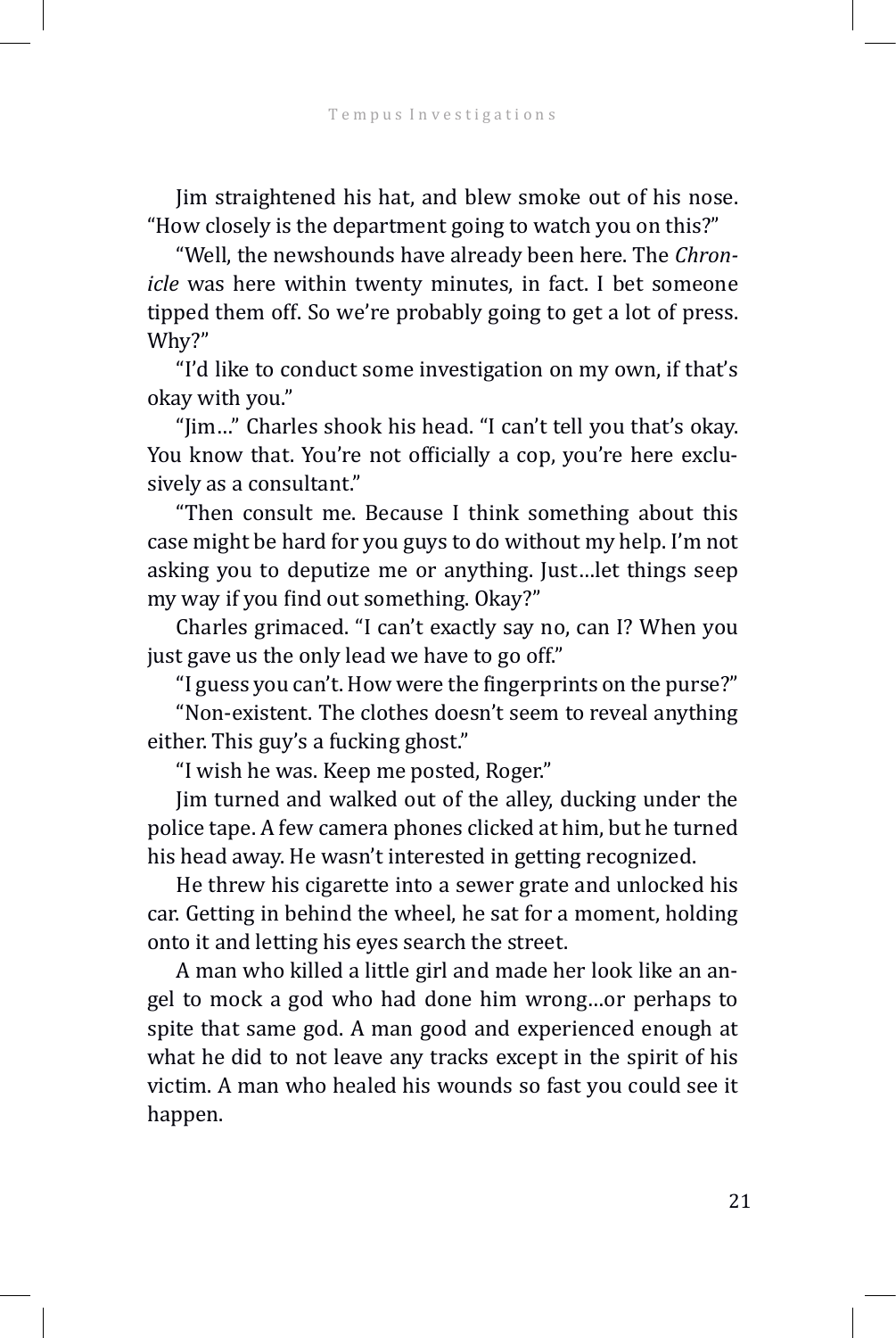The last part was the most important, because it might answer the question Jim Corrigan had asked himself for so long: *Am I alone?* 

Looking at Market Street in the glow of the street lights, he no longer thought he was.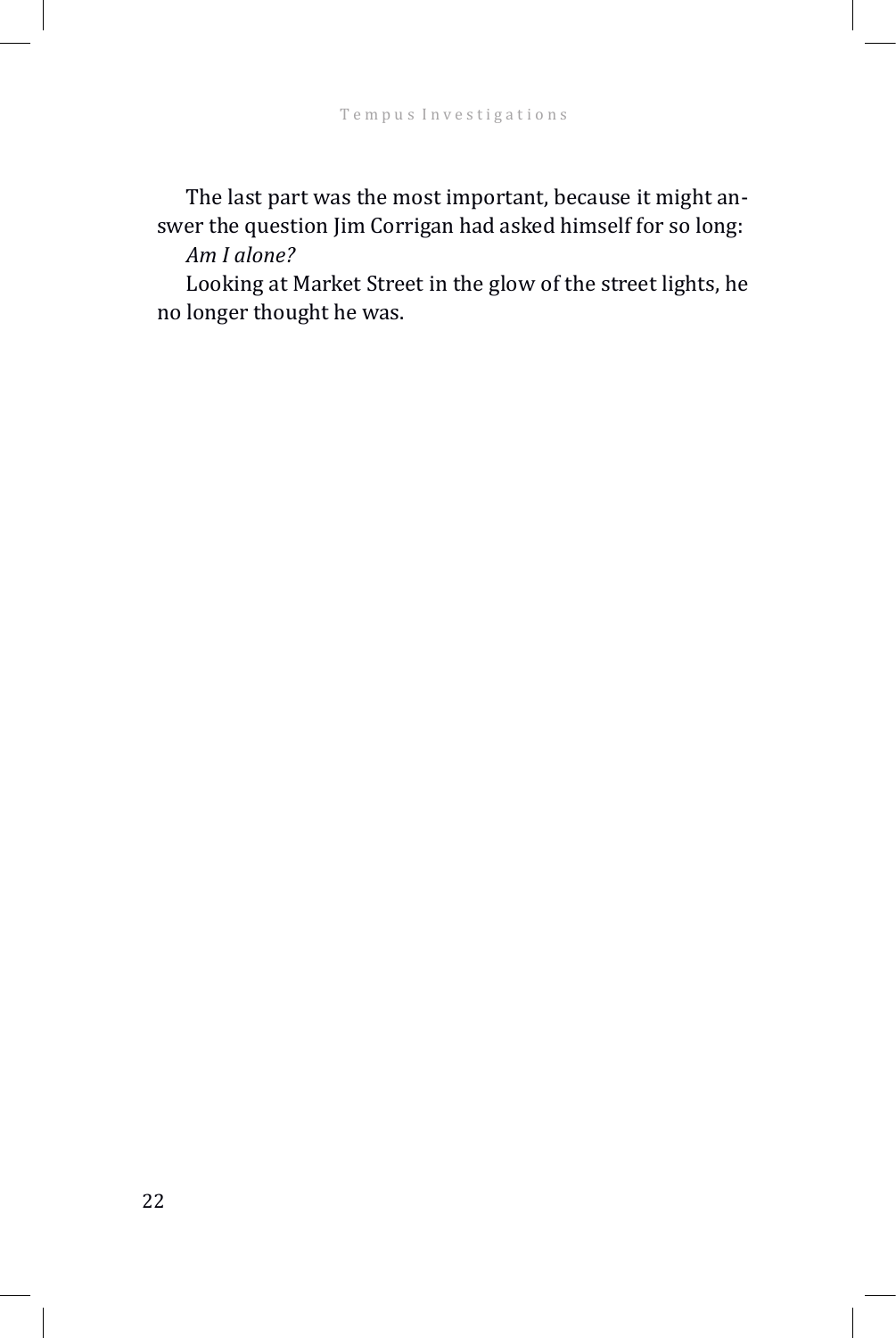*The memories often came as dreams, on the infrequent nights where he managed to catch a few hours of sleep in his bed. They were always the same, always chronological, and always impossible to stop, even though he always tried to.*

*It was always December 16th, 1933 in Chicago, the Windy City. Ginger and Jim were walking home from the Christmas shopping, the snow falling around them in a thick, white blanket. The wind coming in from Lake Michigan was cold as a knife, but when they walked close together, they barely felt it. Jim had his arm around her, Ginger's long hair looking almost radiant silver against her dark coat and hat. Snowflakes caught in it and made it shimmer a little.*

*They rounded a corner, talking about the musical they had seen the night before. Jim the dreamer always tried to stop them, to turn the other way, but Jim the young man with his arm around his wife didn't seem to react to the impulses from his future self. He pulled out a cigarette case, and was just about to light one, when the car parked by the curb in front of them opened its doors, and four men got out. They were all holding weapons, Jim knew, but didn't see at the time. Thompson submachine guns, caliber 45. Heavy, deadly and almost impossible to aim once you started firing.*

*The four men raised their weapons into firing positions, and now the young Jim was aware of the situation. He grabbed Ginger, tried pulling her back behind him. His service revolver was in his pocket, but there was no time to get it out.*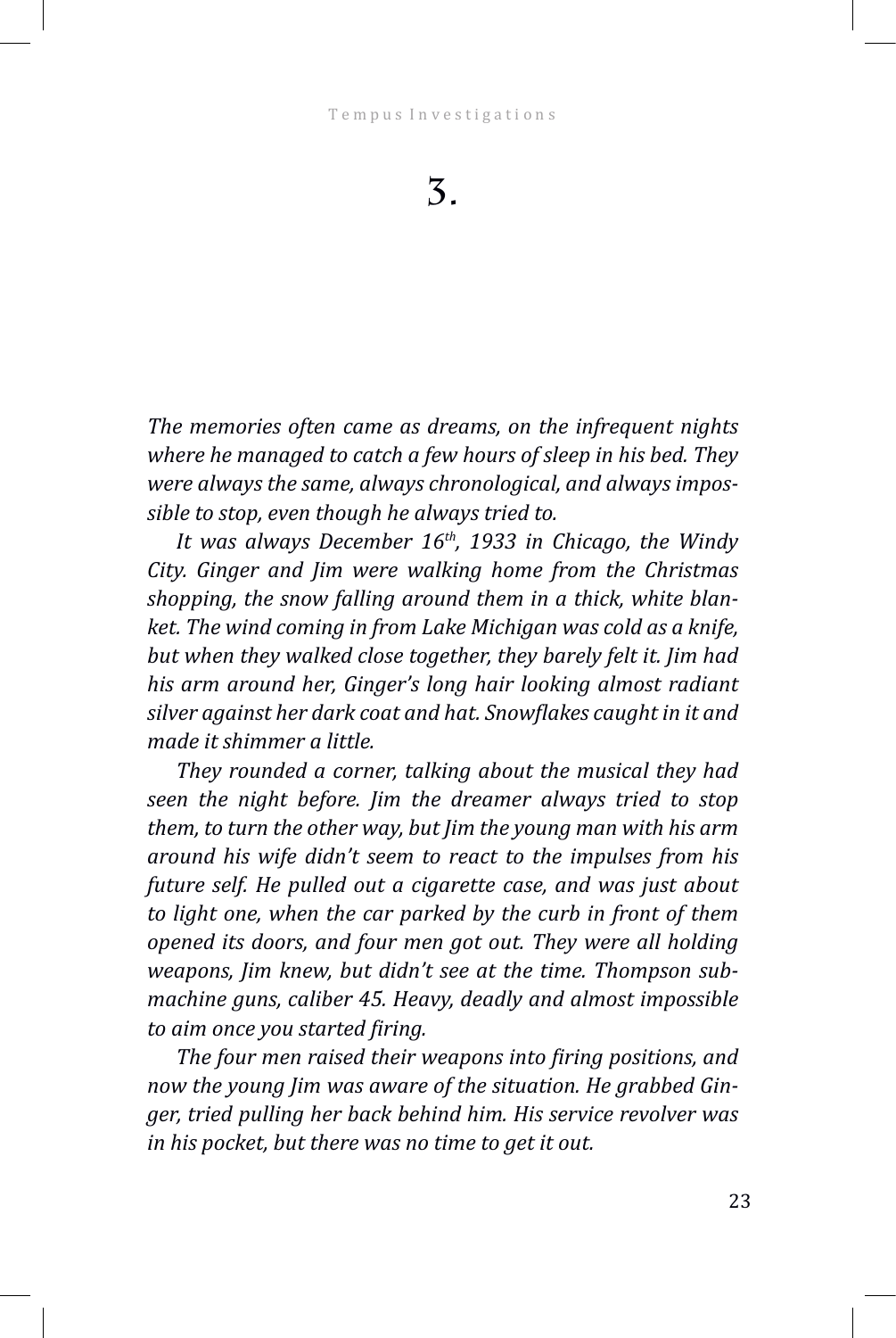*The gunfire sounded like an explosion. The four men were firing into the shop window they stood in front of – Jim later found out it was a florist who had refused to pay the protection money to the mob – and the glass shattered with a sound like bells in the middle of the loud rumble. The gunman on the left was obviously young, and more inexperienced in the use of his weapon. Once he started firing, he lost his footing in the slippery snow, and he began to turn sideways. Had he been right-handed, the machinegun in his hand would have cut his own compatriots down, saving the world the expense of their trial and incarceration. Unfortunately, this particular gunman was left-handed, and so turned his fire towards the left. When you are firing and lose control like that, there are two things you can do. Stop firing and adjust your aim, or just keep firing and hope you'll hit something else that needs to be gunned down.*

*Ginger was hit with eight shots, three of them fatal. Jim didn't even have a chance to scream her name before the bullets hit his own body. He had no idea how many bullets hit him, since later he was told that he must have been so incredibly lucky not to have been hit at all. He knew it wasn't so. He felt the bullets go in, hitting his chest, his arms and legs, throwing him to the ground and plowing through the snow until he came to rest up against a streetlight. The cold from the snow seemed to make his entire body freeze up, he ordered his body to get to its feet, to draw the pistol from his shoulder holster and fire…but it did not respond. Only the cold and the dark seemed real. And then…the darkness was all around him.*

*This was the point that Jim would always wake up, soaked in sweat, his mouth open in a silent scream. His hands would slide over his chest, his arms and legs, searching for the holes that weren't there. But he knew there were more to the experience than he could remember.*

*When he had been in the hospital, and they had told him that he had gotten off without a scratch, when they told him that*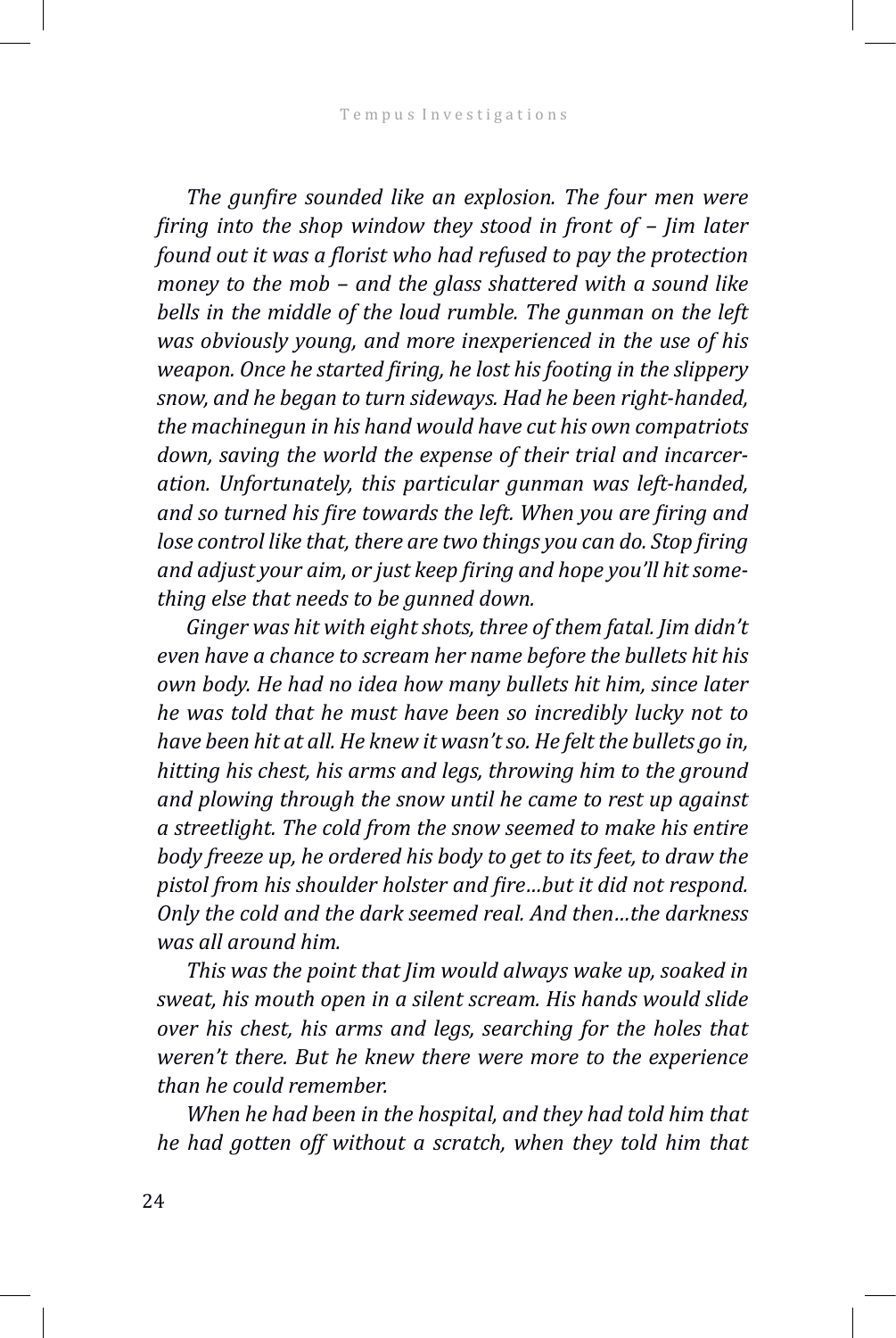*Ginger had died almost instantly and he himself had gotten off without even a paper cut, he felt angry. Betrayed. It had been his place to die, his time. Yet, he lived.*

*As time went by, Jim found that many things were not what they had been. He now healed damage to his body at an incredible rate. A surface wound would close in seconds. A deeper wound, like a gunshot, would close in minutes, the bullet or fragments being spat out one by one, like little wet afterbirths. The one time he decided to try and see exactly how much his ability could handle, and where he had not cared if he lived or died anymore, he had jumped in front of a freight train. He had felt the pain of the impact, and had woken up a while later with a splitting headache, his clothes torn to shreds and 'Chicago Passenger Rail" almost stamped into his forehead from the locomotive. That had taken a few hours to go away.*

*The spirits had not shown up at first, but it hadn't taken them long. First one, then two and finally they were everywhere. He suspected that he at first had dismissed them as figments of his imagination, until they became too obvious for him to ignore. The spirits didn't usually talk, but would gesture, or beckon him closer, trying to make him understand. It was, however, almost impossible to speak to the mute ones, when you didn't know what questions to ask. In a murder investigation, however, they were valuable clues that helped him solve multiple cases. He was promoted, celebrated, and he knew none of it was earned.* 

*As time went by, he found out he also lacked another vital component in his life. He no longer aged. The first few years, he could explain it with good genes and a healthy diet (something people who knew him well would say was silly, considering his three packs of Marlboro a day), but eventually he decided he had to move on, leaving his job, his friends, and his life behind him. People had begun asking too many questions, and the best way of getting rid of questions was to start over.*

*Life had taken him many strange places over the years. Places that still filled both his living and sleeping mind. He had been*